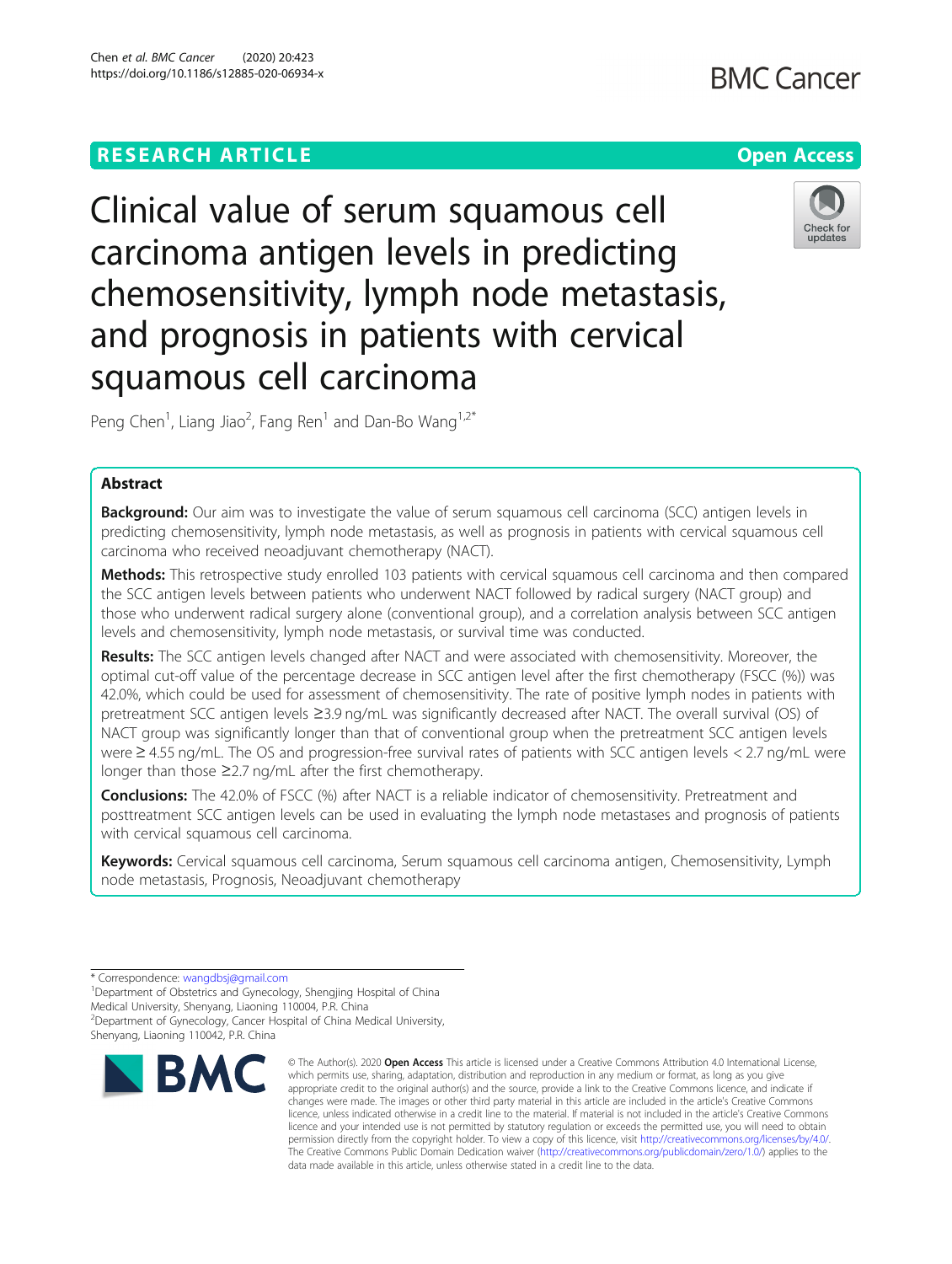## Background

Cervical cancer is the second leading cause of cancerrelated deaths in women worldwide  $[1, 2]$  $[1, 2]$  $[1, 2]$  $[1, 2]$ . The squamous cell type accounts for > 85% of cervical cancers [[3\]](#page-8-0). The primary treatments for cervical cancer are surgery and chemoradiotherapy. Recently, neoadjuvant chemotherapy (NACT) is an effective treatment, and its use has gained more attention. Compared with radical hysterectomy alone, NACT with cisplatin and taxol followed by radical surgery prolongs the disease-free survival of patients with stage II cervical squamous cell carcinoma with a large mass [\[4](#page-8-0)]. NACT compared with radiotherapy alleviates psychosexual dysfunction and improves the quality of life [\[5](#page-8-0)]. In addition, NACT can decrease the size of preoperative tumors and reduce the risk of lymph node metastasis [[6\]](#page-8-0). However, the National Comprehensive Cancer Center clinical practice guidelines in oncology: cervical cancer (2018.V1) significantly influence the practice of clinicians in providing NACT before surgery due to the lack of references. Therefore, for patients who choose radical hysterectomy, predicting whether NACT should be applied before surgery and evaluating the efficacy of NACT are the key points for clinicians.

Squamous cell carcinoma (SCC) antigen belongs to the serine protease inhibitor (Serpin) family of proteins that have been confirmed as tumor markers for cervical squamous cell carcinoma  $[7-9]$  $[7-9]$  $[7-9]$ . At the time of diagnosis, the serum concentration of SCC antigen is correlated with the tumor stage, parametrial invasion, and lymph node metastasis [\[10,](#page-8-0) [11\]](#page-8-0). Moreover, serum level of SCC antigen may be used for monitoring response to treatment in patients with cervical cancer  $[12-15]$  $[12-15]$  $[12-15]$ . Notably, in 46–92% of patients who experience recurrence, the elevated level of SCC antigen after treatment was observed before the clinical manifestation of relapse, with a median lead time of  $2-8$  months  $[12, 13, 16-18]$  $[12, 13, 16-18]$  $[12, 13, 16-18]$  $[12, 13, 16-18]$  $[12, 13, 16-18]$  $[12, 13, 16-18]$  $[12, 13, 16-18]$ . Furthermore, NACT treatment is more likely to change SCC antigen levels, and response to NACT is related to the posttreatment SCC antigen level of cervical cancer [\[19](#page-8-0)]. However, reports about the clinical value of serum levels of SCC antigen in the assessment of response to NACT are limited. In addition to the inconsistent cutoff values of SCC antigen levels that are used to predict lymph node metastases or to diagnose recurrence in different studies [[20](#page-8-0)–[22](#page-9-0)], further assessment of whether the SCC antigen levels could be usedfor guiding NACT before radical surgery and the identification of the optimal cutoff value of SCC antigen levels are still significant for the diagnosis, prognosis and treatment of cervical squamous cell carcinoma.

To explore the clinical value of SCC antigen levels in guiding patients in selecting a treatment plan, evaluating the sensitivity of NACT, and predicting postoperative survival, this retrospective study compared the serum SCC antigen levels between patients with cervical squamous cell carcinoma who underwent NACT followed by radical surgery and those who underwent radical surgery alone, and an correlation analysis between SCC antigen levels and chemosensitivity, lymph node metastasis, and prognosis (overall survival [OS] and progression-free survival [PFS]) was conducted. Our findings will provide a theoretical basis for designing personalized treatment options for this disease.

## Methods

### Patients and study design

This retrospective study was approved by the ethical committee of Shengjing Hospital of China Medical University. In total, 103 patients with stage IB2 and IIA2 cervical squamous cell carcinoma who were admitted to Shengjing Hospital of China Medical University were enrolled in the present study. The diagnosis of cervical squamous cell carcinoma was pathologically confirmed via biopsy before surgery, and all patients did not receive any treatments before admission. After knowing the treatment plan, the patients chose their own treatment and were divided into the NACT  $(n = 64)$  and conventional  $(n = 39)$  groups. Patients in the NACT group underwent NACT + extensive hysterectomy + pelvic lymph node dissection. NACT was conducted as follows: two cycles of intravenous infusion of  $75 \text{ mg/m}^2$  docetaxel for 1 h on day 1 and infusion of 25 mg/m<sup>2</sup> cisplatin for 1–3 h on days 1–3 (DC chemotherapy) were administered at 21-day intervals before surgery. Patients in the conventional group only underwent extensive hysterectomy + pelvic lymph node dissection. Meanwhile, patients in the two groups all received supplemental radiotherapy with a total dose of 40–50 Gy postoperatively, and Intensity Modulated Radiation Therapy (IMRT) was selected. Patients with other gynaecological tumours, squamous cell tumours, or benign and malignant diseases, such as benign skin diseases, lung diseases, and renal dysfunction, were excluded from the study.

Before treatment, 3–4 mL of blood samples was obtained from the patients after an early morning fast. After centrifugation, serum was collected for the chemiluminescence detection of SCC using an automated immunoassay analyser (Roche Modular E170, Roche Diagnostics, Mannheim, Germany). Postoperative specimens were submitted for pathological examinations to determine lymph node metastasis. The patients' survival rate was obtained via telephone follow-up.

### Evaluation of chemotherapy response

In accordance with the Response Evaluation Criteria in Solid Tumors guideline, the maximum length (cm) of the cervical lesion was identified to evaluate sensitivity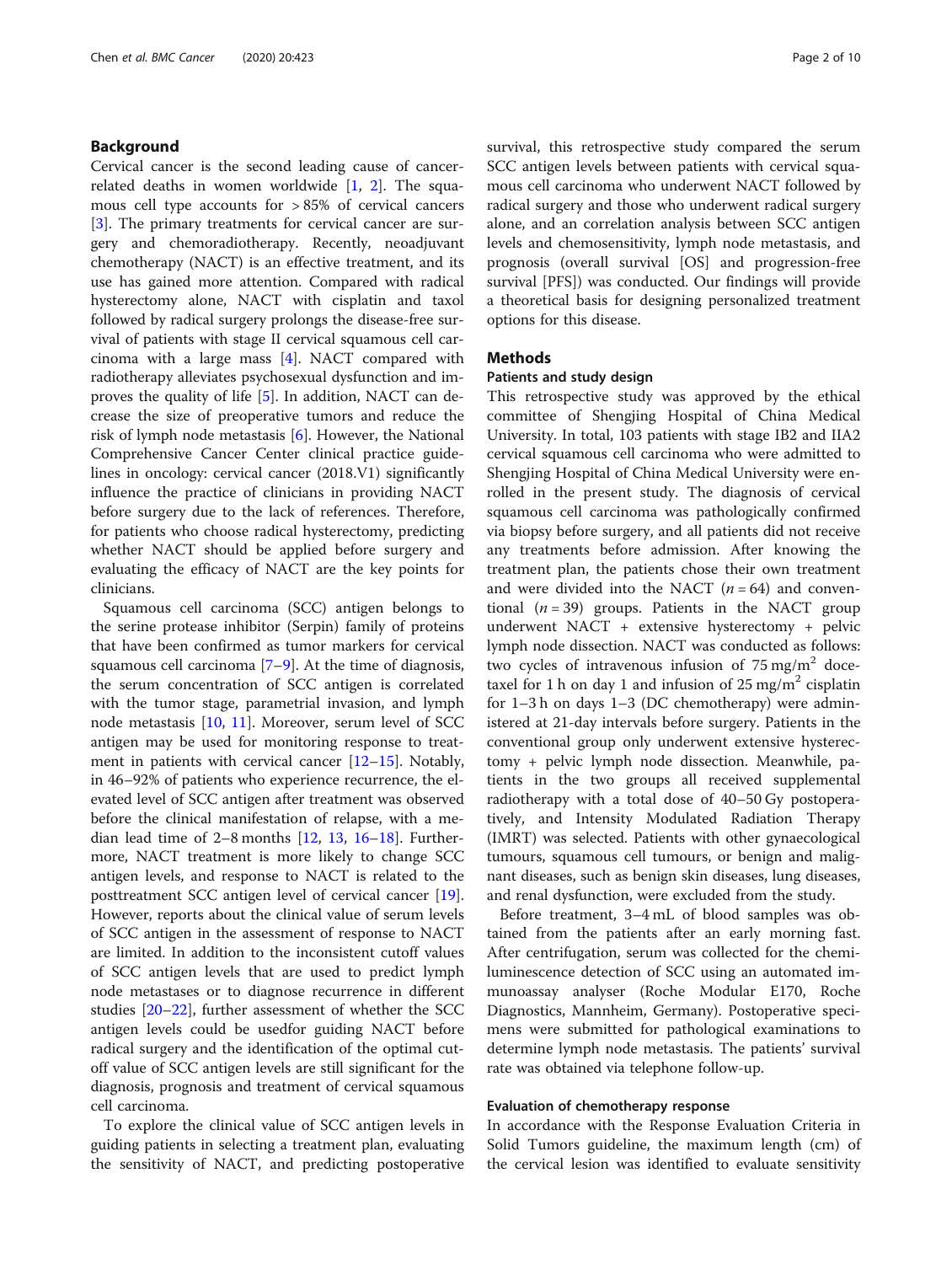to chemotherapy. Briefly, all patients underwent the same kind of imaging technique, such as magnetic resonance imaging (MRI). The maximum length of tumour measured on MRI was measured by two experienced imaging physicians. Tumour response to NACT was defined as follows: complete response (CR): the lesion disappeared completely, and the short axis of the lymph nodes was < 10 mm; partial response (PR): the maximum length of the lesion was decreased by 30%; stable disease (SD): the condition is between PR and PD; and progressive disease (PD): the maximum length increased by at least 20%, and the absolute value of the maximum length was not  $< 5$ mm. CR + PR was considered as chemotherapy-sensitive, and  $PD$  +  $SD$  was defined as chemotherapy-insensitive. Notably, the size of lymph nodes was not evaluated preoperatively. The positive lymph nodes were confirmed and counted via postoperative pathology.

### Statistical analysis

Statistical analysis was performed using the SPSS version 19.0 (SPSS Inc., Chicago, IL, USA). The n measurement data was tested for normal distribution using the one-sample Kolmogorov–Smirnov test. Data with normal distribution were presented as mean ± standard deviation (SD) and compared using the independent-samples t-test and one-way ANOVA for between the two groups and among several groups, respectively. If not normal distribution, data were expressed as median (interquartile range), and significant differences between the two groups or among several groups were analysed using the Mann–Whitney t-test and Kruskal–Wallis (H) test. The difference in the expression of SCC between any two groups of patients before chemotherapy, after the first chemotherapy, and after the second chemotherapy was tested using the paired t-test. The qualitative data were represented as n  $(\%)$ , and compared using chi-square  $(\chi 2)$  test. In the correlation analysis, Pearson correlation analysis was adopted if the two variables were continuous and conformed to a normal distribution; otherwise, Spearman correlation analysis was conducted. The predictive value and chemosensitivity of SCC antigen were analysed using the receiver operating characteristic (ROC) curve. ROC curve is a popular statistical tool for evaluating the performance of a diagnostic test, which depicts the trade-off between the sensitivity and (1-specificity) across mulitiple cut-off points [\[23,](#page-9-0) [24\]](#page-9-0). Survival analysis for the comparison of OS and PFS between different treatments was conducted using the Kaplan–Meier method, followed by log-rank test for difference analysis. A  $P$  value  $\lt$ 0.05 was considered statistically significant.

## Results

## Clinical characteristics of patients

The characteristics of patients with cervical squamous cell carcinoma are shown in Table [1.](#page-3-0) In accordance with the Response Evaluation Criteria in Solid Tumors guideline, the tumor response to NACT in 1, 30, 32, and 1 patient in the NACT group was defined as CR, PR, SD, and PD, respectively. Therefore, 31 patients were divided into the chemotherapy-sensitive group, and 33 patients were assigned into the chemotherapy-insensitive group. Results showed no significant differences in these clinical characteristics between the NACT and conventional groups as well as between the chemotherapysensitive and chemotherapy-insensitive groups.

## Comparison of SCC antigen levels between different treatments

As shown in Fig. [1](#page-3-0)a, the SCC antigen levels expressed as median (interquartile range [IR]) were 4.75 (2.05, 10.98) ng/mL and 5.40 (2.20, 13.60) ng/mL in the NACT and conventional groups without significant difference  $(Z = -$ 0.377,  $P = 0.706$ ). Moreover, the concentrations of SCC antigen in the NACT group were 4.75 (2.05, 10.98), 1.85 (1.03, 4.00), and 1.80 (1.10, 3.30) ng/mL before chemotherapy, after the first chemotherapy and after the second chemotherapy, respectively (Fig. [1b](#page-3-0)), and the overall difference among the three treatment time points was statistically significant ( $\chi$ 2 = 25.144,  $P < 0.001$ ). Moreover, there were distinct differences in the SCC antigen levels between before chemotherapy and after the first chemotherapy (t = 5.159,  $P < 0.001$ ) as well as before chemotherapy and after the second chemotherapy ( $t = 4.607$ ,  $P < 0.001$ ). In addition, the SCC antigen concentrations of patients in the chemotherapy-sensitive group (7.80 [4.10, 15.80] ng/ mL) were visibly higher than those in chemotherapyinsensitive group (4.20 [1.20, 6.90] ng/mL) before the first chemotherapy  $(Z = -2.781, P = 0.005, Fig. 1c)$  $(Z = -2.781, P = 0.005, Fig. 1c)$  $(Z = -2.781, P = 0.005, Fig. 1c)$ . However, no remarkable differences were observed in terms of the SCC antigen levels between chemotherapy-sensitive (1.90 [1.20, 6.80] ng/mL) and chemotherapy-insensitive (1.80 [0.90, 3.25] ng/mL) groups after the first chemotherapy  $(Z = -1.392, P = 0.164, Fig. 1d).$  $(Z = -1.392, P = 0.164, Fig. 1d).$  $(Z = -1.392, P = 0.164, Fig. 1d).$ 

## Analysis the correlation between SCC antigen levels and the clinical characteristics of patients with cervical squamous cell carcinoma

As shown in Table [2](#page-4-0), the correlation between levels of SCC antigen and clinical characteristics of patients was investigated. In the NACT group, the SCC antigen level before the first chemotherapy (ISCC), The SCC antigen level after the first chemotherapy (SSCC), the SCC antigen level after the second chemotherapy (OSCC), the absolute value of the decreased SCC antigen level after the first chemotherapy (FSCC), the absolute value of the decreased SCC antigen level after total chemotherapy (TSCC), percentage decrease in SCC antigen level after the first chemotherapy (FSCC (%)) and percentage decrease in SCC antigen level after total chemotherapy (TSCC (%)) were assessed. Results showed the lack of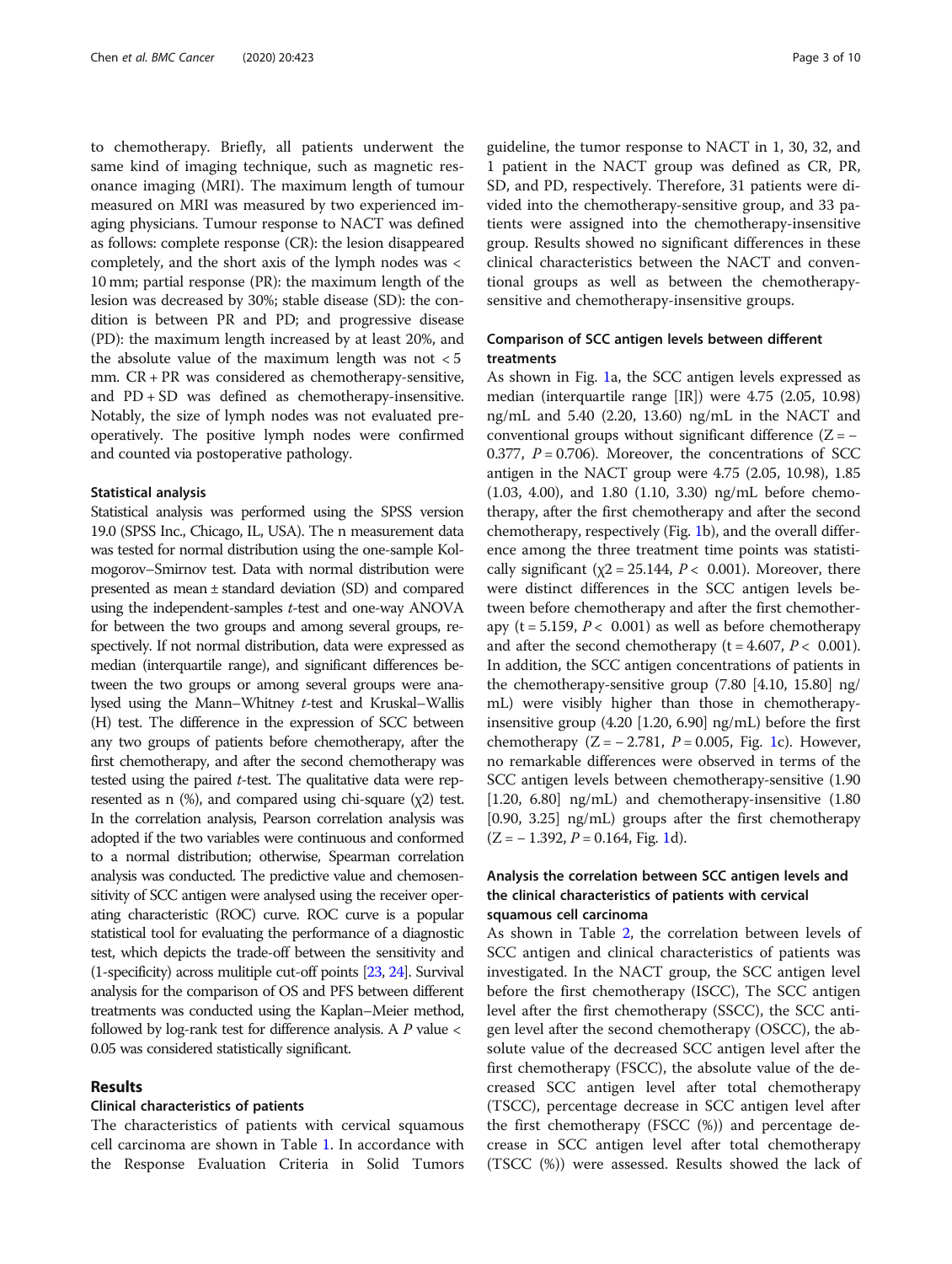| Clinical characteristics              | NACT group       | Conventional     | $t/x^2$        | P           | Chemotherapy-insensitive | Chemotherapy-sensitive | $t/x^2$        | P           |
|---------------------------------------|------------------|------------------|----------------|-------------|--------------------------|------------------------|----------------|-------------|
|                                       | $(n = 64)$       | group $(n = 39)$ |                |             | group $(n = 33)$         | group $(n = 31)$       |                |             |
| Age                                   | $47.25 \pm 8.45$ | $47.97 \pm 8.23$ | $-0.422$       | 0.674       | $47.30 \pm 6.83$         | $47.19 \pm 10.00$      | 0.051          | 0.960       |
| Pathological grade                    |                  |                  |                | 0.840 0.657 |                          |                        | 6.142 0.057    |             |
| G1                                    | 16(25.0)         | 13(33.3)         |                |             | 7(21.2)                  | 9(29.0)                |                |             |
| G2                                    | 41(64.1)         | 22 (56.4)        |                |             | 25 (75.8)                | 16(51.6)               |                |             |
| G3                                    | 7(10.9)          | 4(10.3)          |                |             | 1(3.0)                   | 6(19.4)                |                |             |
| Lymph nodes                           |                  |                  |                | 1.114 0.391 |                          |                        |                | 1.502 0.220 |
| Positive                              | 26(40.6)         | 20(51.3)         |                |             | 11(33.3)                 | 15 (48.4)              |                |             |
| Negative                              | 38 (59.4)        | 19 (48.7)        |                |             | 22(66.7)                 | 16(51.6)               |                |             |
| The number of positive<br>lymph nodes | 1.0(1.0, 4.0)    | 1.0(1.0, 3.0)    | $-0.012$ 0.991 |             | 1.0(1.0, 3.0)            | $1.0$ $(1.0, 4.0)$     | $-0.339$ 0.734 |             |
| <b>FIGO</b>                           |                  |                  |                | 3.232 0.072 |                          |                        | 0.119 0.730    |             |
| lb2                                   | 22(34.4)         | 7(17.9)          |                |             | 12 (36.4)                | 10(32.3)               |                |             |
| IIA2                                  | 42 (65.6)        | 32 (82.1)        |                |             | 21(63.6)                 | 21(67.7)               |                |             |
| Lesion size                           | $5.10 \pm 1.40$  | $5.12 \pm 0.74$  | $-0.061$       |             | $0.944$ $4.86 \pm 1.47$  | $5.36 \pm 1.31$        | $-1.419$ 0.161 |             |

<span id="page-3-0"></span>Table 1 Clinical characteristics of patients with cervical squamous cell carcinoma

correlation between SCC antigen level as well as age, degree of tumor differentiation, and lesion size. However, the number of positive lymph nodes was significantly correlated to SCC antigen level in the conventional group  $(P < 0.001)$ , as well as ISCC  $(P = 0.009)$ , SSCC

 $(P < 0.001)$ , OSCC  $(P < 0.001)$ , and TSCC  $(P = 0.029)$  in the NACT group; the maximum length of the lesion before chemotherapy was significantly correlated to SCC antigen level in the conventional group  $(P < 0.001)$ , as well as ISCC ( $P = 0.004$ ), FSCC ( $P < 0.001$ ), TSCC ( $P =$ 



the NACT and conventional groups; **b** The SCC antigen levels of patients in the NACT group before chemotherapy, after the first chemotherapy and before surgery;  $c$  and  $d$  The SCC antigen levels of patients in the chemotherapy-sensitive and chemotherapy-insensitive groups before and after the first chemotherapy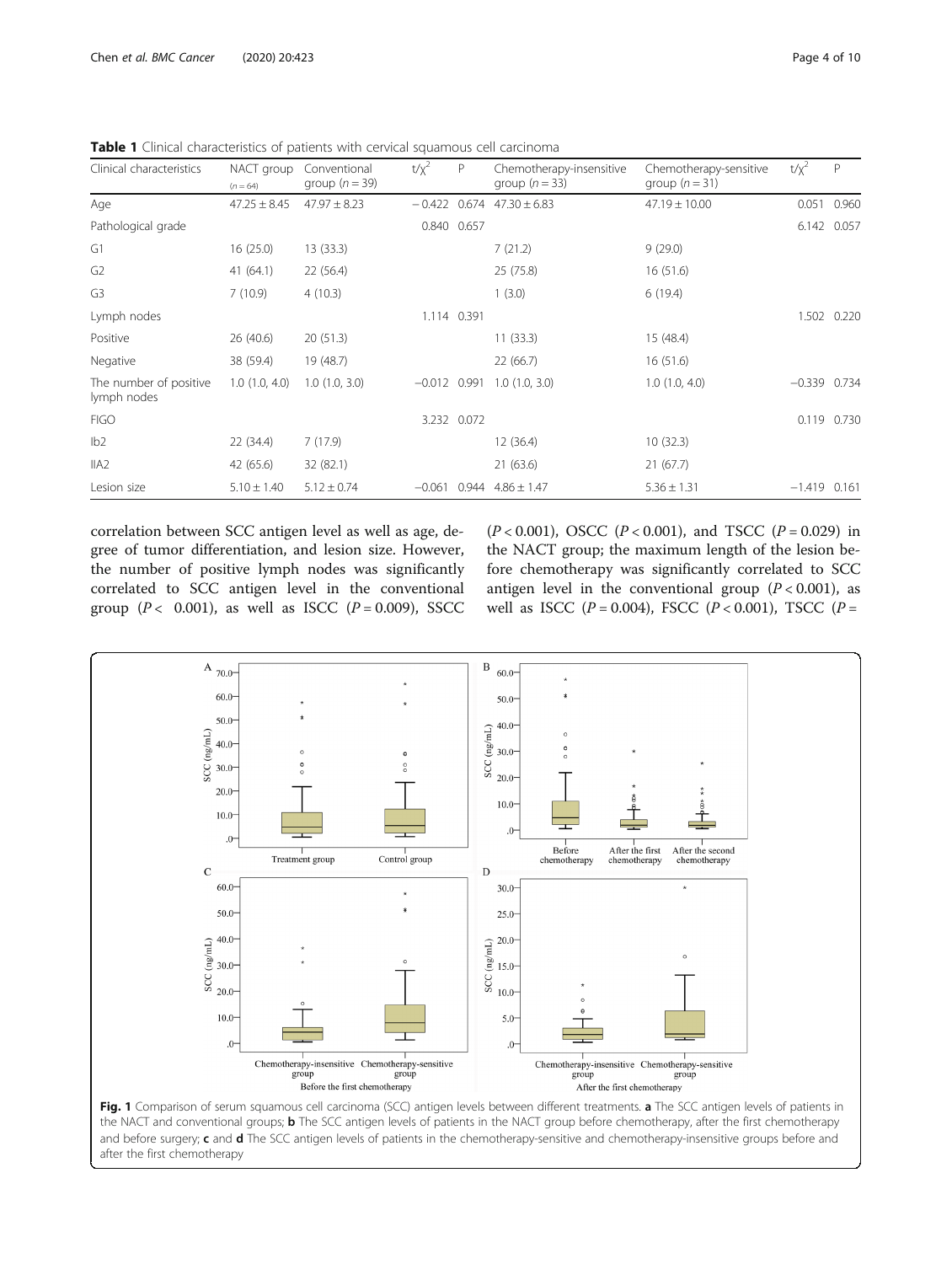<span id="page-4-0"></span>Table 2 Correlation analysis of SCC antigen levels with clinical characteristics of patients with cervical squamous cell carcinoma

| Clinical characteristics                         |                 | Conventional<br>group | NACT group  |          |             |             |             |                 |          |
|--------------------------------------------------|-----------------|-----------------------|-------------|----------|-------------|-------------|-------------|-----------------|----------|
|                                                  |                 | SCC antigen           | <b>ISCC</b> | SSCC     | <b>OSCC</b> | <b>FSCC</b> | <b>TSCC</b> | <b>FSCC (%)</b> | TSCC (%) |
| Age                                              | Spearman CC     | 0.204                 | 0.064       | 0.095    | 0.134       | 0.073       | 0.037       | 0.102           | 0.057    |
|                                                  | $P$ value       | 0.220                 | 0.616       | 0.457    | 0.295       | 0.565       | 0.774       | 0.421           | 0.655    |
| Tumor differentiation degree                     | Spearman CC     | 0.076                 | 0.111       | 0.195    | 0.117       | 0.109       | 0.158       | $-0.016$        | 0.126    |
|                                                  | $P$ value       | 0.644                 | 0.381       | 0.123    | 0.359       | 0.389       | 0.212       | 0.903           | 0.323    |
| Number of positive lymph nodes                   | Spearman CC     | 0.673                 | 0.326       | 0.436    | 0.395       | 0.237       | 0.274       | 0.060           | 0.089    |
|                                                  | $P$ value       | < 0.001               | 0.009       | < 0.001  | 0.001       | 0.059       | 0.029       | 0.637           | 0.484    |
| Maximum length of the lesion before chemotherapy | Spearman CC     | 0.643                 | 0.352       | 0.217    | 0.212       | 0.429       | 0.402       | 0.383           | 0.283    |
|                                                  | $P$ value       | < 0.001               | 0.004       | 0.085    | 0.096       | < 0.001     | 0.001       | 0.002           | 0.023    |
| Maximum length of the lesion after chemotherapy  | Spearman $CC -$ |                       | 0.046       | 0.142    | 0.183       | 0.019       | 0.040       | $-0.020$        | $-0.075$ |
|                                                  | $P$ value       |                       | 0.718       | 0.263    | 0.151       | 0.880       | 0.754       | 0.874           | 0.558    |
| Narrowing extent of the lesion                   | Spearman $CC -$ |                       | 0.326       | 0.083    | 0.003       | 0.413       | 0.391       | 0.387           | 0.424    |
|                                                  | $P$ value       |                       | 0.008       | 0.515    | 0.980       | 0.001       | 0.001       | 0.002           | < 0.001  |
| Survival time                                    | Spearman CC     | $-0.060$              | $-0.154$    | $-0.263$ | $-0.265$    | $-0.086$    | $-0.030$    | 0.033           | 0.111    |
|                                                  | $P$ value       | 0.716                 | .0.227      | 0.037    | 0.037       | 0.502       | 0.816       | 0.800           | 0.387    |

CC Correlation Coefficient, SCC antigen Squamous cell carcinoma antigen, ISCC The SCC antigen level before the first chemotherapy, SSCC The SCC antigen level after the first chemotherapy, OSCC The SCC antigen level after the second chemotherapy, FSCC The absolute value of the decreased SCC antigen level after the first chemotherapy, TSCC The absolute value of the decreased SCC antigen level after total chemotherapy, FSCC (%) Percentage decrease in SCC antigen level after the first chemotherapy, TSCC (%) Percentage decrease in SCC antigen level after total chemotherapy

0.001), and FSCC  $(\%)$   $(P = 0.002)$  in the NACT group. Moreover, the narrowing extent of the lesion was clearly related to ISCC  $(P = 0.008)$ , FSCC  $(P = 0.001)$ , TSCC  $(P < 0.001)$ , FSCC  $(\%)$   $(P = 0.002)$ , and TSCC  $(\%)$   $(P <$ 0.001), and the survival time was remarkably correlated to SSCC ( $P = 0.037$ ) and OSCC ( $P = 0.037$ ).

## Correlation analysis of SCC antigen levels with chemosensitivity in NACT group

As shown in Fig. [2](#page-5-0), ROC curve analysis revealed that the area under the curve (AUC) values of FSCC (%) and TSCC (%) were 0.702 (0.572, 0.831) and 0.732 (0.609, 0.855), respectively, and the optimal cut-off values were 42.0 and 37.0%, respectively. The the sensitivity, specificity, PPV, and NPV of FSCC (%) in assessing chemosensitivity were 80.6, 60.6, 65.8, and 76.9%, respectively, and those of TSSC (%) were 87.1, 54.5, 64.3, and 81.8%, respectively. According to the optimal cut-off values of FSCC (%), the patients were divided into ≥42% and < 42% of FSCC  $(\%)$  groups and we further compared the chemosensitivity between two groups in both the chemotherapy-sensitive and chemotherapy-insensitive patients. Results showed that there was significantly difference in chemosensitivity between ≥42% and < 42% of FSCC  $%$  groups in both chemotherapy-sensitive (25 (80.6%) vs. 6 (19.4%)) and chemotherapy-insensitive (13 (39.4%) vs. 20 (60.6%)) patients ( $\chi^2$  = 11.276, *P* = 0.001), and this result indicates that 42.0% of FSCC (%) could be used for the assessment of a patient's chemosensitivity.

## Correlation analysis of the levels of SCC antigen with the rate of positive lymph nodes

The correlation between SCC antigen levels and the rate of positive lymph nodes was also investigated. Results showed that the AUC of the SCC of the conventional group was 0.893 (0.780, 1.000), and a statistical significance was observed. Meanwhile, the cut-off value was 6.75 ng/mL (Table [3\)](#page-5-0). In the NACT group, the AUC values of ISCC, SSCC, FSCC, and TSCC in predicting the rate of positive lymph nodes were 0.677 (0.543, 0.810), 0.739 (0.610, 0.869), 0.634 (0.495, 0.773) and 0.655 (0.519, 0.791), respectively, and their optimal cutoff values were 3.90, 2.10, 1.45, and 1.55 ng/mL, respectively (Table [3\)](#page-5-0). Notably, the AUC values of ISCC, SSCC, and TSCC were statistical significant.

The rate of positive lymph nodes of the conventional group, the NACT group before chemotherapy and the NACT group after the first chemotherapy was further compared according to whether the SCC antigen levels were greater or less than 3.9 ng/mL. Results showed that the rate of positive lymph nodes was not significantly different among the three groups regardless if the SCC antigen level is < 3.9 ( $\chi^2$  = 1.919, P = 0.383) or  $\geq$  3.9 ( $\chi^2$  = 5.758,  $P = 0.056$ ), as well as between any two groups regardless if the SCC antigen level is <3.9 or  $\geq$  3.9 (P > 0.05) (data not shown). Moreover, in the NACT group, 25 patients had SCC antigen levels ≥3.9 before chemotherapy and < 3.9 after the first chemotherapy. Among them, 9 patients had positive lymph nodes, and the rate of positive lymph nodes was 36.0% (9/25). In the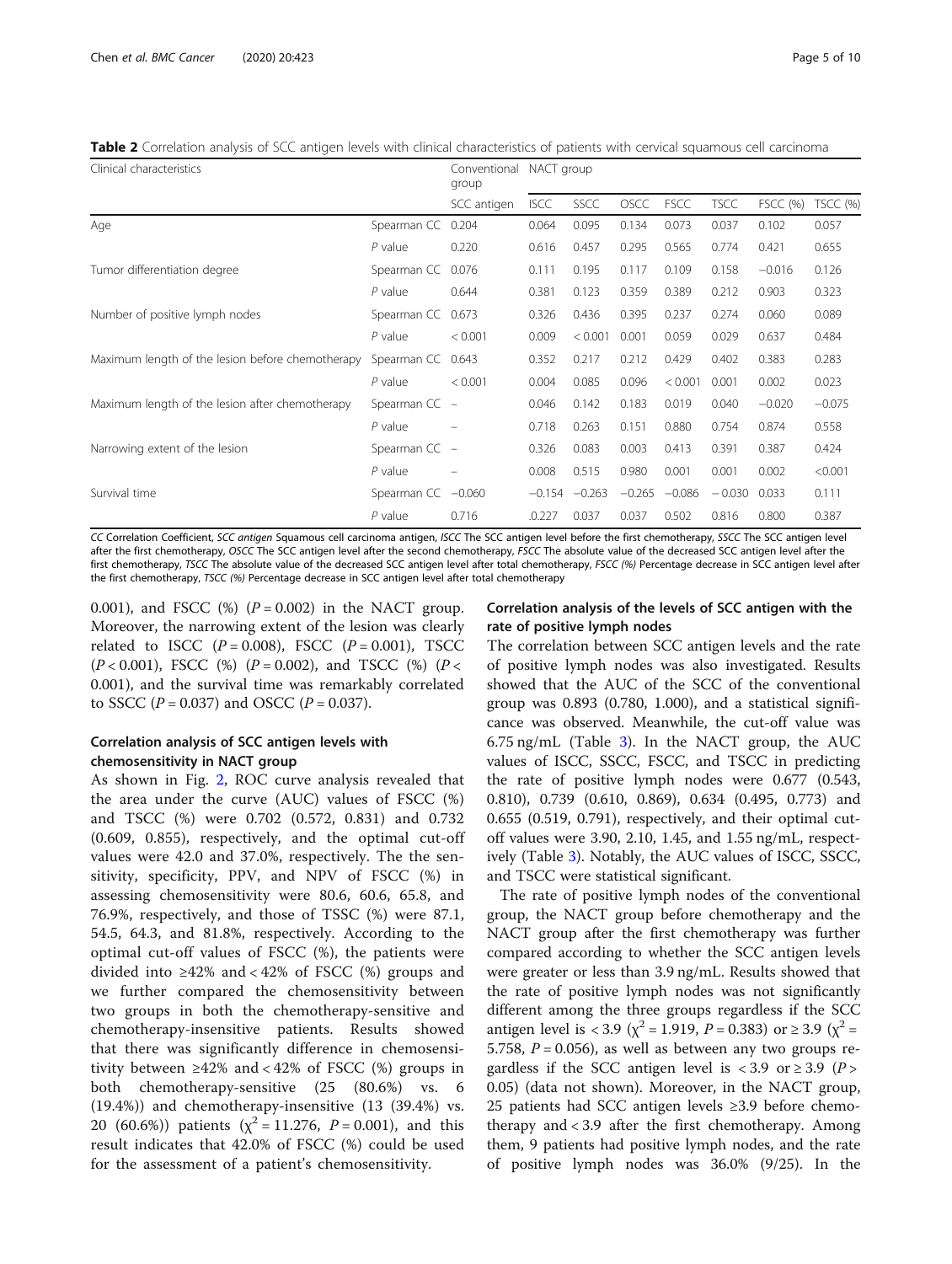<span id="page-5-0"></span>

conventional group, 18 patients with a SCC antigen level  $\geq$  3.9 ng/mL underwent surgery, and the rate of positive lymph nodes was 78.3% (18/23). A significant difference existed in the rate of positive lymph nodes between the above two groups ( $\chi^2$  = 8.694, *P* = 0.003).

## Correlation analysis of levels of SCC antigen with survival time of patients

For the assessment of the survival times of patients, the AUC value of the SCC of the conventional group was 0.656 (0.359, 0.953). However, the result was not statistically significant, and the cut-off value was 3.45 ng/mL (Table 3). In the NACT group, the AUC values of ISCC, SSCC, OSCC, FSCC, and TSCC were 0.798 (0.679, 0.917), 0.803 (0.667, 0.940), 0.839 (0.730, 0.948), 0.738 (0.585, 0.891), and 0.677 (0.507, 0.846), respectively, and their cut-off values were 4.55, 2.70, 2.75, 2.80, and 1.35 ng/mL, respectively (Table 3). Only the TSCC did not have a statistical significance.

In terms of the OS and PFS, there were no significant differences between conventional and NACT groups  $(\chi^2 = 0.095, P = 0.758; \chi^2 = 0.054, P = 0.817, respectively)$ , as well as between chemotherapy-sensitive and chemotherapy-insensitive groups ( $\chi^2$  = 0.098, P = 0.754;  $x^{2} = 0.0002$ ,  $P = 0.988$ , respectively) (Tables [4](#page-6-0) and [5](#page-7-0)). Moreover, we compared the OS and PFS of patients in the NACT group between SCC antigen levels < 4.55 and  $\geq$  4.55 ng/mL before chemotherapy, and a significant difference was observed between them ( $\chi^2$  = 9.880, P = 0.002;  $\chi^2$  = 12.1[4](#page-6-0)8, *P* < 0.001, respectively) (Tables 4 and [5\)](#page-7-0). When the SCC antigen levels were > 4.55 ng/mL before chemotherapy, the OS of the NACT group was remarkably longer than that of the conventional group  $(x^2 = 4.176, P = 0.041)$  $(x^2 = 4.176, P = 0.041)$  $(x^2 = 4.176, P = 0.041)$  (Table 4). However, PFS did not exhibit significant difference between the two groups  $(\chi^2 = 4.176, P = 0.071)$  (Table [5](#page-7-0)). Furthermore, after the first chemotherapy, the OS and PFS of patients with SCC antigen levels < 2.7 ng/mL in the NACT group was

Table 3 The value of SCC antigen levels on assessment of rate of positive lymph nodes and survival time of patients with cervical squamous cell carcinoma

| Group                           | Factors     | Cut-off     | Sen (%)      | Spe $(%)$     | <b>PPV (%)</b> | NPV (%)       | AUC (95%CI)              | P of AUC |
|---------------------------------|-------------|-------------|--------------|---------------|----------------|---------------|--------------------------|----------|
| Positive rate of lymph nodes    |             |             |              |               |                |               |                          |          |
| Conventional group ( $n = 39$ ) | SCC antigen | $\geq 6.75$ | 80.0 (16/20) | 100.0 (19/19) | 100.0 (16/16)  | 82.6 (19/23)  | 0.893 (0.780, 1.000)     | < 0.001  |
| NACT group $(n = 64)$           | <b>ISCC</b> | $\geq 3.90$ | 80.8 (21/26) | 47.4 (18/38)  | 51.2 (21/41)   | 78.3 (18/23)  | $0.677$ $(0.543, 0.810)$ | 0.017    |
|                                 | <b>SSCC</b> | $\geq 2.10$ | 73.1 (19/26) | 71.1 (27/38)  | 63.3 (19/30)   | 79.4 (27/34)  | $0.739$ (0.610, 0.869)   | 0.001    |
|                                 | <b>FSCC</b> | $\geq 1.45$ | 80.8 (21/26) | 50.0 (19/38)  | 52.5 (21/40)   | 79.2 (19/24)  | $0.634$ (0.495, 0.773)   | 0.071    |
|                                 | <b>TSCC</b> | $\geq 1.55$ | 76.9 (20/26) | 57.9 (22/38)  | 55.6 (20/36)   | 78.6 (22/28)  | 0.655(0.519, 0.791)      | 0.036    |
| Survival times                  |             |             |              |               |                |               |                          |          |
| Conventional group $(n = 39)$   | SCC         | $\leq$ 3.45 | 80.0(4/5)    | 67.6 (23/34)  | 26.7(4/15)     | 95.8 (23/24)  | 0.656 (0.359, 0.953)     | 0.266    |
| NACT group $(n = 63)$           | <b>ISCC</b> | $\geq 4.55$ | 100.0(11/11) | 57.7 (30/52)  | 33.3 (11/33)   | 100.0 (30/30) | $0.798$ $(0.679, 0.917)$ | 0.002    |
|                                 | <b>SSCC</b> | $\geq 2.70$ | 81.8(9/11)   | 71.2 (37/52)  | 37.5 (9/24)    | 94.9 (37/39)  | $0.803$ $(0.667, 0.940)$ | 0.002    |
|                                 | <b>OSCC</b> | $\geq 2.75$ | 81.8(9/11)   | 80.8 (42/52)  | 47.4 (9/19)    | 95.5 (42/44)  | $0.839$ (0.730, 0.948)   | < 0.001  |
|                                 | <b>FSCC</b> | $\geq 2.80$ | 81.8(9/11)   | 61.5 (32/52)  | 31.0 (9/29)    | 94.1 (32/34)  | $0.738$ (0.585, 0.891)   | 0.014    |
|                                 | <b>TSCC</b> | $\geq 1.35$ | 90.9 (10/11) | 46.2 (24/52)  | 26.3 (10/38)   | 96.0 (24/25)  | $0.677$ (0.507, 0.846)   | 0.067    |

One patient in the NACT group had a lack of survival time. ISCC The SCC antigen level before the first chemotherapy, SSCC The SCC antigen level after the first chemotherapy, OSCC The SCC antigen level after the second chemotherapy, FSCC The absolute value of the decreased SCC antigen level after the first chemotherapy, TSCC The absolute value of the decreased SCC antigen level after total chemotherapy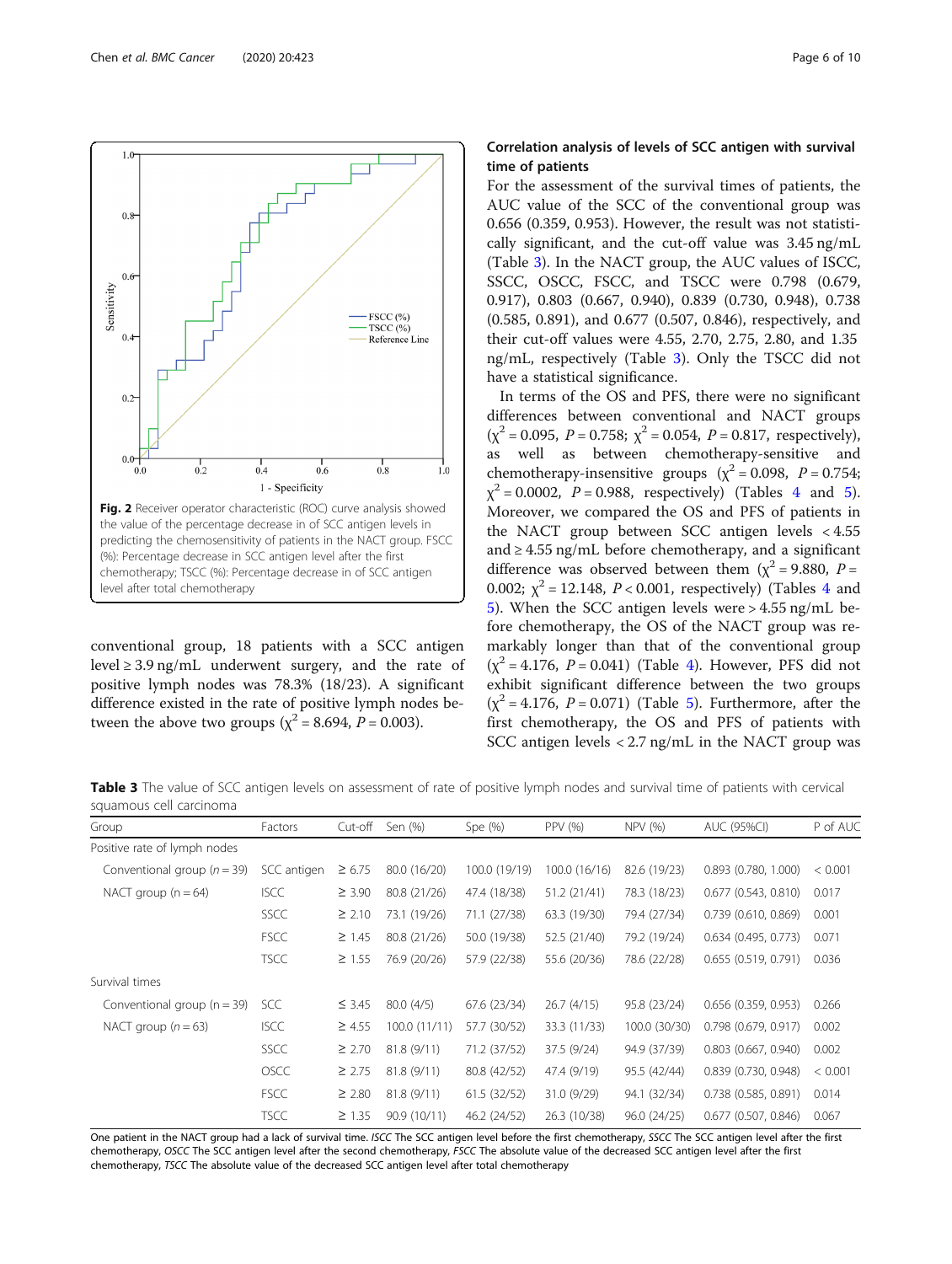<span id="page-6-0"></span>Table 4 Correlation analysis of SCC antigen levels with overall survival of patients with cervical squamous cell carcinoma

| Variable                                                      | Mean survival times (months) | $x^2$  | P     |
|---------------------------------------------------------------|------------------------------|--------|-------|
| SCC antigen levels before chemotherapy                        |                              | 0.095  | 0.758 |
| NACT group $(n = 63)$                                         | 40.16 (37.24, 43.07)         |        |       |
| Conventional group ( $n = 39$ )                               | 33.43 (31.31, 35.56)         |        |       |
| NACT group                                                    |                              | 0.098  | 0.754 |
| Chemotherapy-insensitive group ( $n = 32$ )                   | 41.19 (37.29, 45.08)         |        |       |
| Chemotherapy-sensitive group $(n = 31)$                       | 39.25 (35.01, 43.50)         |        |       |
| SCC antigen levels in NACT group before chemotherapy          |                              | 9.880  | 0.002 |
| $<$ 4.55 (n = 29)                                             | $NA^a$                       |        |       |
| $≥$ 4.55 ( <i>n</i> = 34)                                     | $NA^a$                       |        |       |
| SCC antigen levels ≥4.55 before chemotherapy                  |                              | 4.176  | 0.041 |
| NACT group $(n = 34)$                                         | 36.40 (31.59, 41.22)         |        |       |
| Conventional group ( $n = 21$ )                               | 32.95 (30.95, 34.96)         |        |       |
| SCC antigen levels in NACT group after the first chemotherapy |                              | 10.869 | 0.001 |
| $< 2.70$ (n = 39)                                             | 43.75 (42.07, 45.43)         |        |       |
| $\geq$ 2.70 (n = 24)                                          | 34.40 (28.99, 40.81)         |        |       |

<sup>a</sup>, in NACT group before chemotherapy, when SCC antigen levels < 4.55 ng/mL, 29 patients were survival and it is impossible to calculate the survival times of patients

longer than those  $\geq 2.7$  ng/mL ( $\chi^2 = 10.869$ ,  $P = 0.001$ ; and  $\chi^2$  = 13.954, *P* < 0.001) (Tables 4 and [5\)](#page-7-0).

## **Discussion**

SCC is one of the most useful tumor markers for the early diagnosis of recurrence and response to specific treatment [\[25\]](#page-9-0). To our best knowledge, the application of NACT for cervical cancer treatment is controversial because of the lack of references to NACT before surgery. Evaluating the efficacy of NACT and predicting whether NACT can be performed before radical hysterectomy will help improve the clinical outcomes of patients with cervical squamous cell carcinoma. In this retrospective study, we found that the SCC antigen levels changed after NACT and were associated with sensitivity to chemotherapy. Moreover, the optimal cutoff value of FSCC (%) was 42.0% for assessment of chemosensitivity. The rate of positive lymph nodes in patients with SCC antigen levels ≥3.9 ng/mL before treatment was significantly decreased after NACT. Furthermore, the OS of the NACT group was markedly longer than that of the conventional group when the SCC antigen levels were ≥ 4.55 ng/mL before chemotherapy, and the OS and PFS of patients with SCC antigen levels < 2.7 ng/mL in the NACT group were all overtly higher than those  $\geq$  2.7 ng/mL after the first chemotherapy.

A prospective cohort study has also revealed that serum level of SCC antigen is a reliable and sensitive factor in the assessment of response to chemotherapy in cervical cancer patients [[26\]](#page-9-0). Hong et al. reported that persistently elevated levels of SCC antigen resulted in a greater possibility of treatment failure after 2–3 months

of radiotherapy [[27\]](#page-9-0). Hashimoto et al. have revealed that declining SCC antigen level is related to a good chemotherapy response in patients with metastatic cervical cancer [[28](#page-9-0)]. In addition, after NACT, monitoring of SCC antigen levels could reflect the response to chemotherapy [[19\]](#page-8-0). In this study, the SCC antigen levels of chemotherapy-sensitive group were significantly higher than chemotherapy-insensitive group before the first chemotherapy, suggesting that the basal concentration of SCC antigen were associated with the sensitivity to chemotherapy in patients with cervical squamous cell carcinoma. Moreover, we also found that the concentration of SCC antigen were significant different between before chemotherapy and after the first chemotherapy, and this result indicated that the SCC antigen levels changed after NACT. Notably, sensitivity to chemotherapy is correlated to decreased SCC antigen expression levels in cervical cancer patients who underwent DC chemotherapy and subsequent radical surgery [\[29](#page-9-0)]. Nevertheless, no study has evaluated the value of the percentage decrease in SCC antigen levels after NACT in monitoring response to the chemotherapy. For patients who are insensitive to chemotherapy, the best time for other treatments may be delayed if the efficacy of chemotherapy is evaluated after 2–3 times of NACT before surgery. In this study, although the SCC antigen levels were changed after the first chemotherapy, significant difference in SCC antigen levels was not obtained between after the first chemotherapy and after the second chemotherapy. These data indicated that patients who are sensitive to NACT can be identified after the first chemotherapy. Furthermore, we first assessed the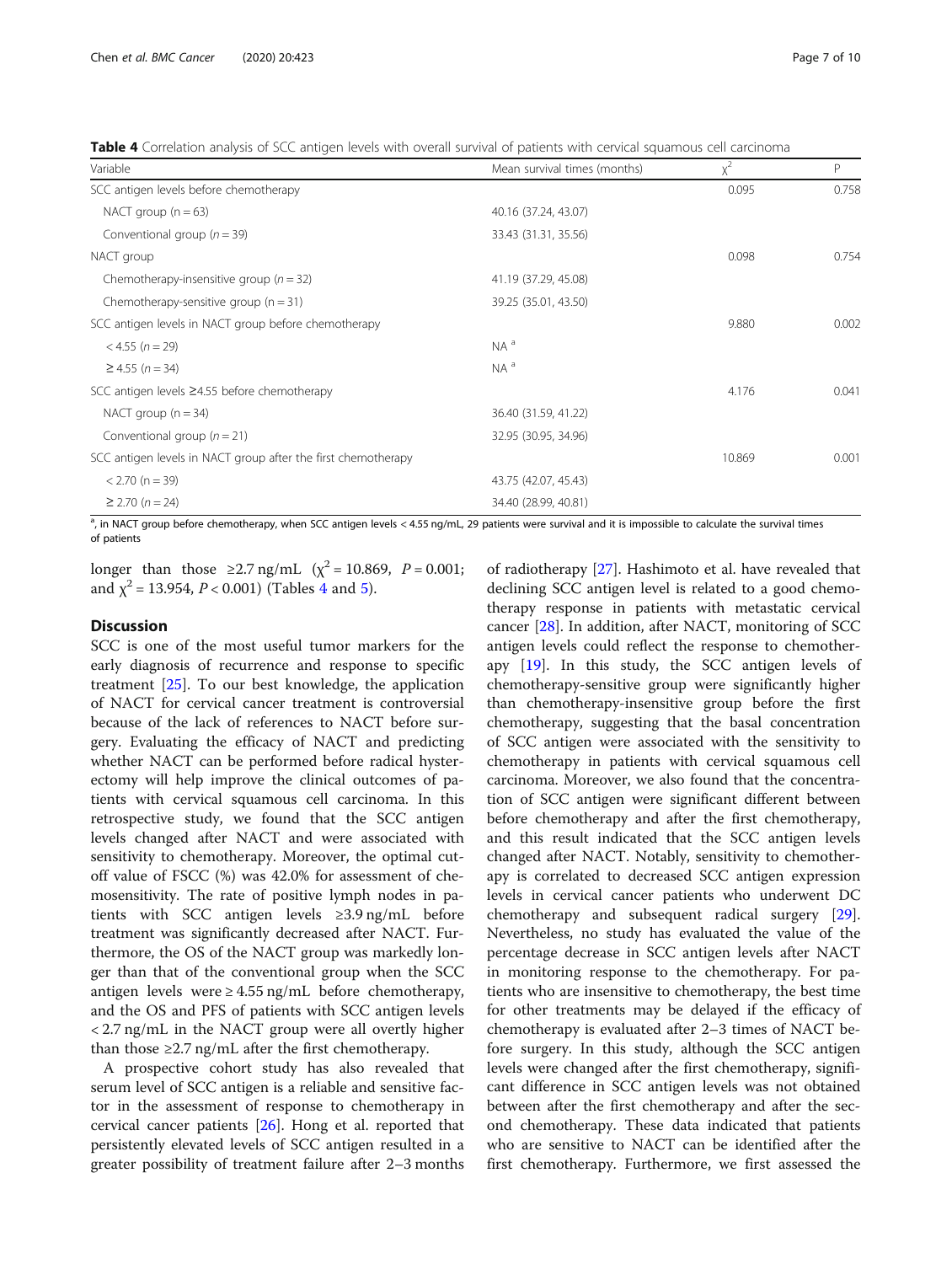<span id="page-7-0"></span>Table 5 Correlation analysis of SCC antigen levels with progression-free survival of patients with cervical squamous cell carcinoma

| Variable                                                      | Mean survival times (months) | $x^2$  | P       |
|---------------------------------------------------------------|------------------------------|--------|---------|
| SCC antigen levels before chemotherapy                        |                              | 0.054  | 0.817   |
| NACT group $(n = 63)$                                         | 38.02 (34.43, 41.61)         |        |         |
| Conventional group ( $n = 39$ )                               | 31.99 (29.25, 34.74)         |        |         |
| NACT group                                                    |                              | 0.0002 | 0.988   |
| Chemotherapy-insensitive group $(n = 32)$                     | 36.34 (31.50, 41.19)         |        |         |
| Chemotherapy-sensitive group $(n = 31)$                       | 38.09 (33.07, 43.12)         |        |         |
| SCC antigen levels in NACT group before chemotherapy          |                              | 12.148 | < 0.001 |
| $< 4.55$ (n = 29)                                             | $NA^a$                       |        |         |
| $\geq$ 4.55 (n = 34)                                          | $NA^a$                       |        |         |
| SCC antigen levels ≥4.55 before chemotherapy                  |                              | 3.256  | 0.071   |
| NACT group $(n = 34)$                                         | 30.21 (24.74, 35.67)         |        |         |
| Conventional group ( $n = 22$ )                               | 31.27 (28.21, 34.34)         |        |         |
| SCC antigen levels in NACT group after the first chemotherapy |                              | 13.954 | < 0.001 |
| $< 2.70$ (n = 39)                                             | 43.34 (41.09, 45.58)         |        |         |
| $\geq$ 2.70 (n = 24)                                          | 24.74 (18.80, 30.68)         |        |         |

<sup>a</sup>, in NACT group before chemotherapy, when SCC antigen levels < 4.55 ng/mL, 29 patients were survival and it is impossible to calculate the survival times of patients

value of FSCC (%) in the assessment of chemosensitivity, and results showed that the optimal cut-off value of FSCC (%) was 42.0% and that there was a significantly difference in chemosensitivity between the ≥42% and < 42% of FSCC (%) groups in both chemotherapy-sensitive and chemotherapy-insensitive patients. These findings indicated that 42.0% of FSCC (%) after NACT could be used as a reliable indicator in assessing chemosensitivity in patients with cervical squamous cell carcinoma.

Lymph node metastasis is a key clinical parameter in determining the treatment and prognosis of cervical cancer, which is a key factor that affects the 5-year survival rate [\[30](#page-9-0), [31\]](#page-9-0). In early-stage cervical carcinoma, the 5 year of rate of lymph node-positive patients (around 50%) was significantly lower than that of lymph nodenegative patients (approximately 90%) [[32\]](#page-9-0). In addition, a meta-analysis and literature review summarizes the value of SCC antigen level in the determination of lymph nodal metastasis in cervical cancer [\[33\]](#page-9-0). Our data indicated that the number of positive lymph nodes was significantly correlated to SCC antigen level in the conventional group (ISCC, SSCC, OSCC, and TSCC)  $(P = 0.029)$ . Furthermore, the rate of positive lymph nodes in patients with pretreatment SCC antigen levels ≥3.9 ng/mL was significantly reduced after NACT. Therefore, we speculated that NACT should be performed in patients with pretreatment SCC levels ≥3.9 ng/mL, and even if the SCC antigen levels decrease to 3.9 ng/mL after chemotherapy, it could be used as a critical indicator in predicting the sensitivity of lymph node metastases to NACT.

Furthermore, in patients with early-stage squamous cervical cancer, the elevated levels of pretreatment SCC antigen was distinct correlated with poor prognosis of patients [\[34\]](#page-9-0). Accumulating evidence has validated that the variation in SCC antigen levels during the treatment could influence the prognosis of patients who experienced recurrence [[35,](#page-9-0) [36](#page-9-0)] Li et al. have also shown that elevated pretreatment SCC antigen levels (> 3.5 ng/mL) were correlated to a higher risk of lymph node metastases and a poor response to NACT in cervical cancer patients who received NACT and underwent radical hysterectomy [\[37](#page-9-0)]. In this study, OS and PFS had no obvious differences between the conventional and NACT groups, as well as between the chemotherapy-insensitive and chemotherapy-sensitive groups, suggesting that NACT might have no significant effect on improving the survival of patients with stage I/II cervical cancer. Despite these, the OS of the NACT group was remarkably longer than that of the conventional group when the SCC antigen levels were  $\geq 4.55$  ng/mL before chemotherapy. Therefore, we speculate that a better prognosis may be achieved when NACT is chosen followed by radical surgery compared with radical surgery in patients with pretreatment SCC antigen levels ≥4.55 ng/mL. Moreover, our results showed that the OS and PFS of patients with SCC antigen levels < 2.7 ng/mL in the NACT group were significantly longer than that of patients with SCC antigen levels  $\geq 2.7$  ng/mL after the first chemotherapy. We therefore speculate that patients with  $\langle 2.7 \text{ ng/mL of } \rangle$ SCC antigen levels after the first cycle of NACT may also have a better prognosis than those with ≥2.7 ng/mL.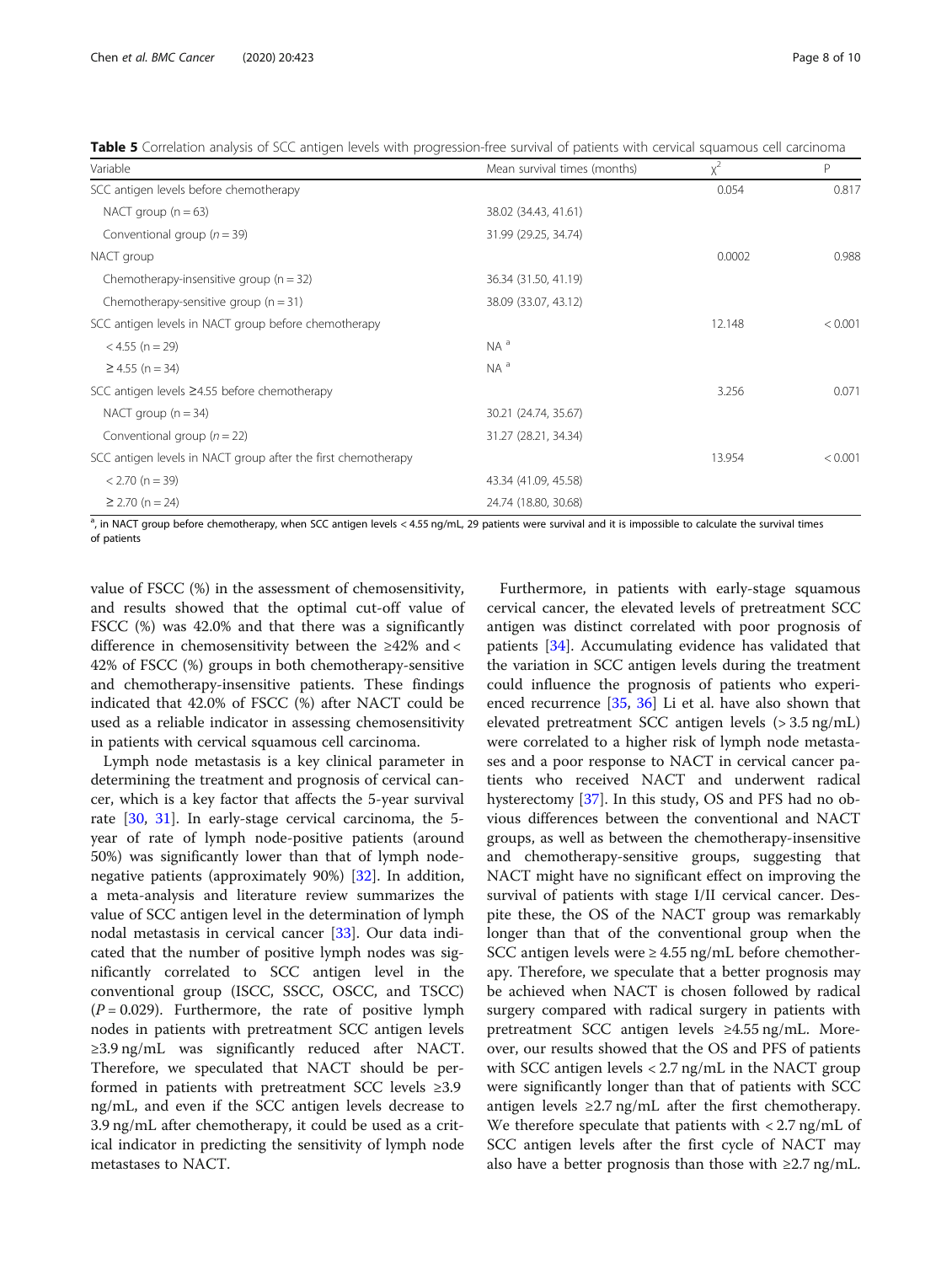<span id="page-8-0"></span>This finding could provide an indicator to determine whether the patient is sensitive to chemotherapy. If insensitive, MRI can be carried out to judge whether the patient is suitable for NACT, and the inappropriate patient should change the treatment methods, which will reduce the pain and burden of the patients. Considering that the study was a retrospective investigation, the results required prospective studies for validation.

## Conclusions

In conclusion, SCC antigen levels are correlated to chemosensitivity, lymph node metastasis, and prognosis in patients with cervical squamous cell carcinoma. Monitoring of SCC antigen levels will help clinicians in designing personalized treatment options for patients with cervical squamous cell carcinoma.

#### Abbreviations

NACT: Neoadjuvant chemotherapy; OS: Overall survival; PFS: Progression-free survival; CR: Complete response; PR: Partial response; SD: Stable disease; PD: Progressive disease; SCC: Squamous cell carcinoma; ISCC: SCC antigen levels before the first chemotherapy; SSCC: SCC antigen levels after the first chemotherapy; OSCC: SCC antigen levels after the second chemotherapy; FSCC: The absolute value of the decreased SCC antigen level after the first chemotherapy; FSCC (%): Percentage decrease in SCC antigen level after the first chemotherapy; TSCC: The absolute value of the decreased SCC antigen level after total chemotherapy; TSCC (%): Percentage decrease in SCC antigen level after total chemotherapy

#### Acknowledgements

Not applicable.

#### Authors' contributions

PC and DBW conceived the project and designed the research. PC, LJ, FR analyzed and interpreted the data. PC, DBW wrote the manuscript. The study supervisor is DBW. All authors read and approved the final manuscript.

#### Funding

The present study was supported by The National Natural Science Foundation of China (grant no. 81501235) and the Shengjing Hospital of China Medical University (grant no. MF95) and The Natural Science Foundation of Liaoning Province (grant no. 2018010551–301). These funding support in data analysis of the study and in writing the manuscript.

#### Availability of data and materials

The datasets used and analyzed during the current study are available from the corresponding author on reasonable request.

#### Ethics approval and consent to participate

All procedures performed in studies involving human participants were in accordance with the ethical standards of the institutional and/or national research committee and with the 1964 Helsinki declaration and its later amendments or comparable ethical standards. This retrospective study was approved by the ethical committee of Shengjing Hospital of China Medical University. Written informed consent was obtained from all individual participants included in the study.

#### Consent for publication

Not Applicable.

#### Competing interests

All authors declare no conflict of interests.

## Received: 18 September 2019 Accepted: 6 May 2020 Published online: 14 May 2020

#### References

- 1. Tanderup K, Fokdal LU, Sturdza A, Haiemeder C, Mazeron R, Van LE, et al. Effect of tumor dose, volume and overall treatment time on local control after radiochemotherapy including MRI guided brachytherapy of locally advanced cervical cancer. Radiother Oncol. 2016;120(3):441–6.
- 2. Caffarel MM, Coleman N. Oncostatin M receptor is a novel therapeutic target in cervical squamous cell carcinoma. J Pathol. 2014;232(4):386–90.
- 3. Sturgeon C, Duffy M, Hofmann B, Lamerz R, Fritsche H, Gaarenstroom K, et al. National Academy of Clinical Biochemistry Laboratory medicine practice guidelines for use of tumor markers in liver, bladder, cervical, and gastric cancers. Clin Chem. 2010;56(6):e1–48.
- 4. Qin T, Zhen J, Zhou M, Wu H, Rui R, Bo Q, et al. Efficacy of neoadjuvant chemotherapy plus radical surgery in patients with bulky stage II cervical squamous cell carcinoma: a retrospective cohort study. Int J Surg. 2016;30: 121–5.
- 5. Hu T, Li S, Chen Y, Shen J, Li X, Huang K, et al. Matched-case comparison of neoadjuvant chemotherapy in patients with FIGO stage IB1-IIB cervical cancer to establish selection criteria. Eur J Cancer. 2012;48(15):2353–60.
- 6. Eskander RN, Tewari KS. Beyond angiogenesis blockade: targeted therapy for advanced cervical cancer. J Gynecol Oncol. 2014;25(3):249–59.
- 7. Strauss HG, Laban C, Lautenschläger C, Buchmann J, Schneider I, Koelbl H. SCC antigen in the serum as an independent prognostic factor in operable squamous cell carcinoma of the cervix. Eur J Cancer. 2002;38(15):1987–91.
- 8. Jinju O, Joo LH, Sung LT, Hyun KJ, Bong KS, Seok CY, Clinical value of routine serum squamous cell carcinoma antigen in follow-up of patients with locally advanced cervical cancer treated with radiation or chemoradiation. Obstet Gynecol Sci. 2016;59(4):269.
- 9. Charakorn C, Thadanipon K, Chaijindaratana S, Rattanasiri S, Numthavaj P, Thakkinstian A. The association between serum squamous cell carcinoma antigen and recurrence and survival of patients with cervical squamous cell carcinoma: a systematic review and meta-analysis. Gynecol Oncol. 2018.
- 10. Gadducci A, Tana R, Cosio S, Genazzani AR. The serum assay of tumour markers in the prognostic evaluation, treatment monitoring and follow-up of patients with cervical cancer: a review of the literature. Crit Rev Oncol Hematol. 2008;66(1):10–20.
- 11. Reesink-Peters N, dVJ V, Ten Hoor KA, Boezen HM, de Vries EG, Schilthuis MS, et al. Preoperative serum squamous cell carcinoma antigen levels in clinical decision making for patients with early-stage cervical cancer. J Clin Oncol. 2005;23(7):1455–62.
- 12. Micke O, Bruns F, Schäfer U, Prott FJ, Willich N. The impact of squamous cell carcinoma (SCC) antigen in patients with advanced cancer of uterine cervix treated with (chemo-)radiotherapy. Anticancer Res. 2005;25(3A):1663.
- 13. Micke O, Prott FJ, Schäfer U, Tangerding S, Pötter R, Willich N. The impact of squamous cell carcinoma (SCC) antigen in the follow-up after radiotherapy in patients with cervical cancer. Anticancer Res. 2000;20(6D):5113–5.
- 14. Markovina S, Wang S, Henke LE, Luke CJ, Pak SC, Dewees T, et al. Serum squamous cell carcinoma antigen as an early indicator of response during therapy of cervical cancer. Br J Cancer. 2017;118(1).
- 15. Sachan R, Patel ML, Singh M, Sachan P, Shyam R. Role of squamous cell carcinoma antigen in monitoring of treatment response of cervical and vaginal malignancies 2017;3(1):66.
- 16. Wang Y, Cui T, Du L, Xu X, Tian B, Sun T, et al. The Correlation Between the Serum Squamous Carcinoma Antigen and the Prognosis of Recurrent Cervical Squamous Carcinoma. J Clin Lab Anal. 2016;31(1).
- 17. Gadducci A, Tana R, Fanucchi A, Genazzani AR. Biochemical prognostic factors and risk of relapses in patients with cervical cancer. Gynecol Oncol. 2007;107(1):S23–S6.
- 18. Forni F, Ferrandina G, Deodato F, Macchia G, Morganti AG, Smaniotto D, et al. Squamous cell carcinoma antigen in follow-up of cervical Cancer treated with radiotherapy: evaluation of cost-effectiveness. Int J Radiat Oncol Biol Phys. 2007;69(4):1145–9.
- 19. Scambia G, Benedetti PP, Foti E, Amoroso M, Salerno G, Ferrandina G, et al. Squamous cell carcinoma antigen: prognostic significance and role in the monitoring of neoadjuvant chemotherapy response in cervical cancer. J Clin Oncol. 1994;12(11):2309–16.
- 20. Takeshima N, Hirai Y, Katase K, Yano K, Yamauchi K, Hasumi K. The value of squamous cell carcinoma antigen as a predictor of nodal metastasis in cervical cancer. Gynecol Oncol. 1998;68(3):263.